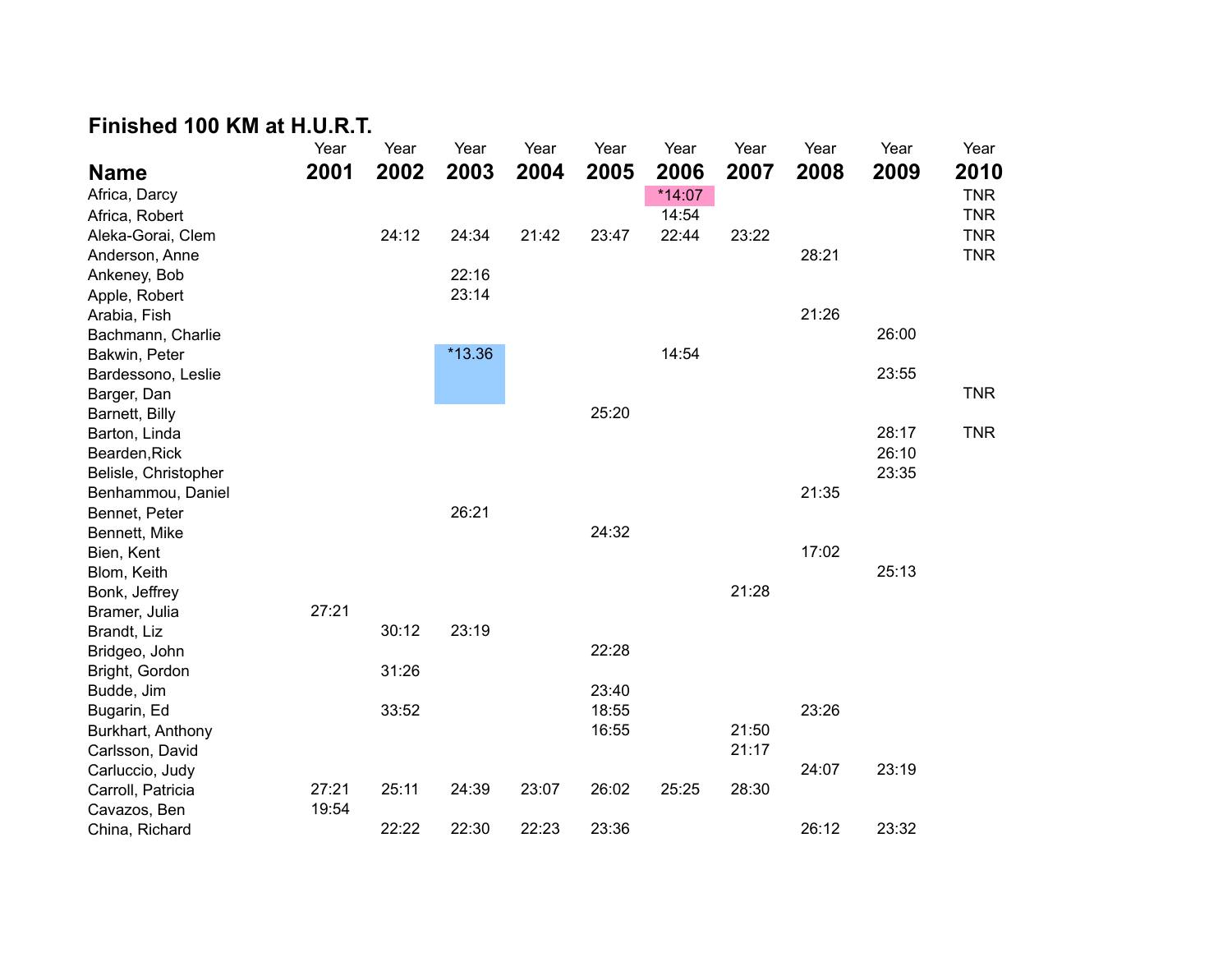| Collins, Jeff        |       |       | 21:29    |          |       |            |       |       |       |            |
|----------------------|-------|-------|----------|----------|-------|------------|-------|-------|-------|------------|
| Cook, William        |       |       |          |          |       |            |       | 21:37 |       |            |
| Cope, Suzi           | 25:13 |       |          |          |       |            |       |       |       |            |
| Corbett, Catra       |       |       |          |          |       | (?uo 100)  | 22:48 | 24:54 | 22:51 | <b>TNR</b> |
| Cowan, Amy           |       | 24:19 | 18:48    |          |       |            |       |       |       |            |
| Cowan, John          |       |       |          |          |       | 18:56      |       |       |       |            |
| Craven, Tom          |       |       |          |          | 26:02 |            | 22:16 |       |       |            |
| Crockett, Davey      |       |       |          |          |       | 22:53      |       |       |       |            |
| Cuadra, Greg         |       |       |          | 19:37    |       |            |       |       |       |            |
| Dalbosco, Flavio     |       |       |          |          | 23:56 |            |       |       |       |            |
| Davis III, Frederick | 26:36 | 26:20 |          | 23:18    | 25:45 | 24:13      | 24:18 | 28:05 |       | <b>TNR</b> |
| DeJohng, Marlis      |       | 26:53 |          | 28:22    |       |            |       |       |       |            |
| DenHaan, Bram        |       |       |          |          |       | 22:05      |       |       |       |            |
| DeShaw, Rickey       |       |       |          |          | 22:36 |            |       |       |       |            |
| deSpeville, Lisa     |       |       |          |          |       | 22:40      |       |       |       |            |
| DeWald, Stephen      |       |       |          | 22:17    |       |            |       | 26:18 |       |            |
| Doman, Wendell       |       |       | 19:00    |          |       |            |       |       |       |            |
| Donaldson, Jamie     |       |       |          |          |       |            |       | 20:30 |       |            |
| D'Onofrio, Kathy     |       |       |          |          | 21:00 |            | 21:01 | 21:16 |       |            |
| Draxler, Leon        | 24:35 | 24:45 | 26:47    | 29:36    | 26:25 |            |       |       |       |            |
| Dyches, Kirk         |       |       |          |          |       |            |       |       | 21:38 |            |
| Eberling, Harald     |       |       |          |          |       |            | 21:17 | 21:14 |       | <b>TNR</b> |
| Edwards, Jacquilyn   |       |       |          |          |       | 24:44      |       |       |       |            |
| Ehret, Stephanie     |       |       | $*15:17$ |          |       | 20:05      |       |       |       |            |
| Emerson, William     |       |       |          | $*13:24$ |       |            |       |       |       |            |
| Escobar, Luis        |       |       | 18:02    |          |       |            |       |       |       |            |
| Evans, Robert        |       |       |          |          |       | ? (uo 100) |       |       |       |            |
| Fallis, Don          |       | 24:30 |          | 23:58    | 24:03 |            |       |       |       |            |
| Fan, Eddy            |       |       |          |          |       |            |       |       | 31:19 |            |
| Feldan, Howard       | 26:57 | 25:59 |          |          |       |            |       |       |       |            |
| Fish, Kent           |       |       |          |          |       |            |       |       |       | <b>TNR</b> |
| Ford, Colleen        |       |       |          |          |       |            |       |       | 29:17 |            |
| Fritzhand, Martin    |       |       |          |          | 31:05 |            |       |       |       |            |
| Fuerst, Rory         |       |       |          |          |       | 27:01      |       |       |       |            |
| Gammon, Carl         |       |       |          |          |       |            |       | 30:24 |       |            |
| Garcia, Mike         |       | 21:10 | 20:38    |          | 26:02 | 21:57      | 28:30 |       |       |            |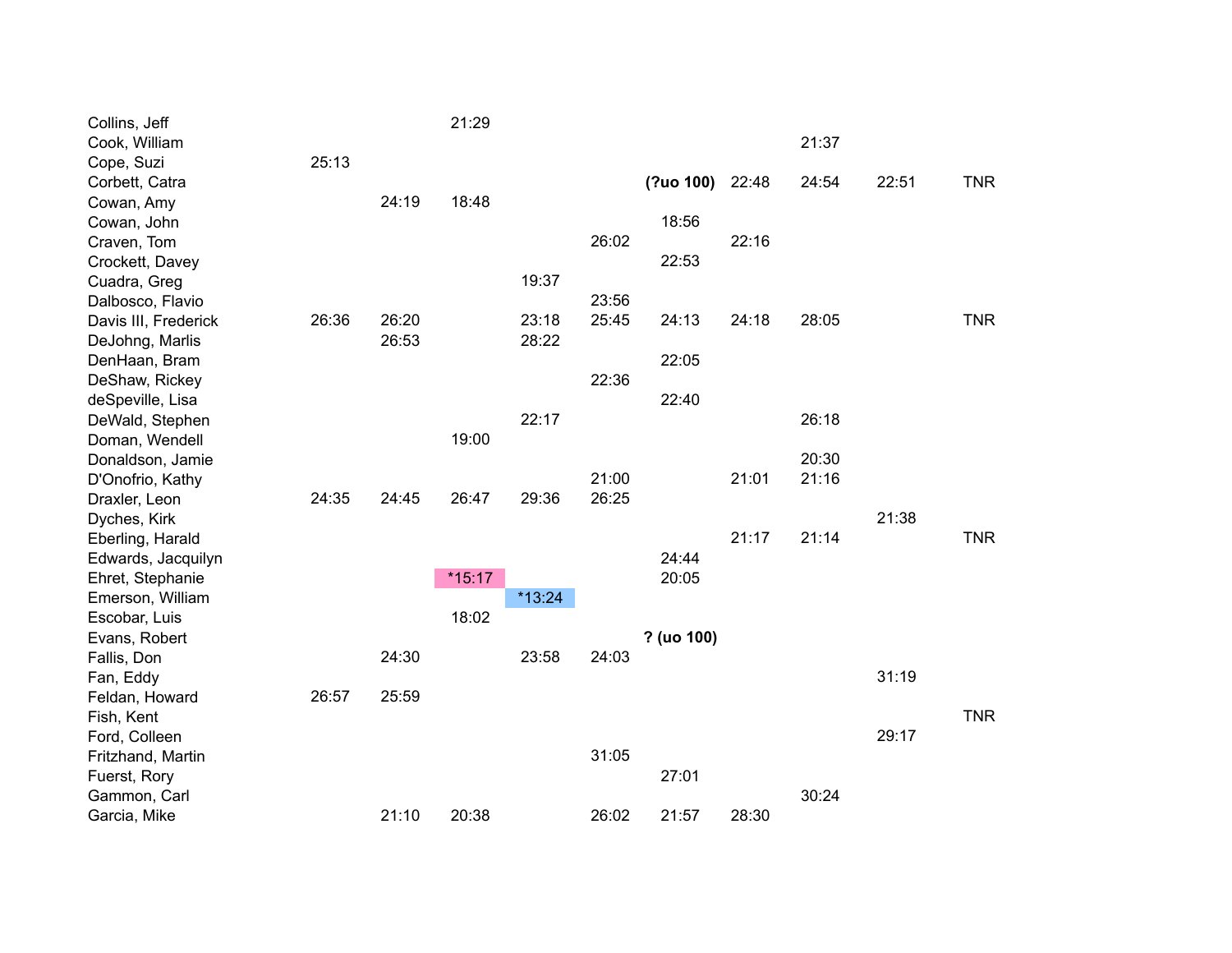| Gardener, Susan            |       | 23:16 |       |       |       |       |       |       |       |            |
|----------------------------|-------|-------|-------|-------|-------|-------|-------|-------|-------|------------|
| Gehl, Ronald               |       |       |       | 20:25 | 21:25 | 20:49 |       |       |       |            |
| Gilligan, Mark             |       |       |       |       |       |       |       |       |       | <b>TNR</b> |
| Grant, Bruce               |       |       |       |       | 20:52 |       |       |       |       |            |
| Guild, Scott               |       |       |       |       |       |       |       | 24:10 |       |            |
| Ha, Miriam                 |       |       |       |       |       | 34:45 |       |       |       |            |
| Halladay, Jason            |       |       |       |       |       |       | 18:48 |       |       |            |
| Handelsman, Corey          |       |       |       |       |       | 18:40 |       |       |       |            |
| Haner, Allen               |       |       |       |       |       |       |       |       |       | <b>TNR</b> |
| Hart, Matt                 |       |       |       |       |       |       | 13:28 |       |       |            |
| Hawkins, Eliza             |       |       |       |       |       |       | 24:10 |       |       |            |
| Hayes, Richard             |       | 20:58 |       | 21:55 | 21:34 |       |       |       |       |            |
| Heasley, Jeff              |       |       |       |       |       | 22:44 |       |       |       |            |
| Helling, Dot               |       |       |       |       |       |       |       | 28:23 |       |            |
| Hemsky, John               |       |       |       |       | 18:06 | 17:36 |       |       |       |            |
| Herman, Erik               |       |       |       |       |       |       |       |       |       | <b>TNR</b> |
| Hess, Andrea               |       |       |       |       |       |       |       | 24:51 |       |            |
| Hicks, Claude              |       |       |       |       |       |       |       |       |       | <b>TNR</b> |
| Hodde, Jason               | 21:12 | 21:47 |       |       |       |       |       |       |       |            |
| Holtz, Allan               |       |       |       |       |       |       |       | 23:57 |       |            |
| Horton, Roch               |       |       |       | 19:27 |       |       |       |       |       |            |
| Huddleston, Rod            |       |       |       |       |       |       |       | 22:48 |       |            |
| Huff, Jeff                 | 17:38 |       |       | 19:45 |       |       |       | 22:44 |       |            |
| Huffman, Jim               |       |       |       |       |       |       | 19:44 |       |       |            |
| Hyson, Chad                |       |       |       |       |       |       |       |       | 22:56 |            |
| lizuka-Sheeley, Clint      |       |       | 17:22 |       |       |       |       |       |       |            |
| Inoue, Aki                 |       |       |       |       |       | 19:33 |       |       |       |            |
| Inouye, Larry              |       |       |       |       |       |       |       | 22:43 |       |            |
| Ishii, Takeshi             |       | 24:45 |       |       |       |       |       |       |       |            |
| Jegerlehner, Beat          |       |       |       |       |       | 20:30 |       |       |       |            |
| Jenkins, Stephanie (Reina) |       |       |       |       | 26:49 | 26:59 | 24:01 | 27:23 |       | <b>TNR</b> |
| Johnson, Douglas           |       |       |       |       |       |       |       | 23:26 |       |            |
| Jones, Bryan               |       |       |       | 18:15 |       |       |       |       |       |            |
| Jones, Jeff                |       |       |       |       |       |       | 22:43 | 23:06 | 25:02 |            |
| Kaiser, Nick               |       |       |       |       | 17:35 |       |       |       | 20:52 |            |
| Karamath, Sean             |       |       |       |       | 31:25 | 32:06 |       |       |       |            |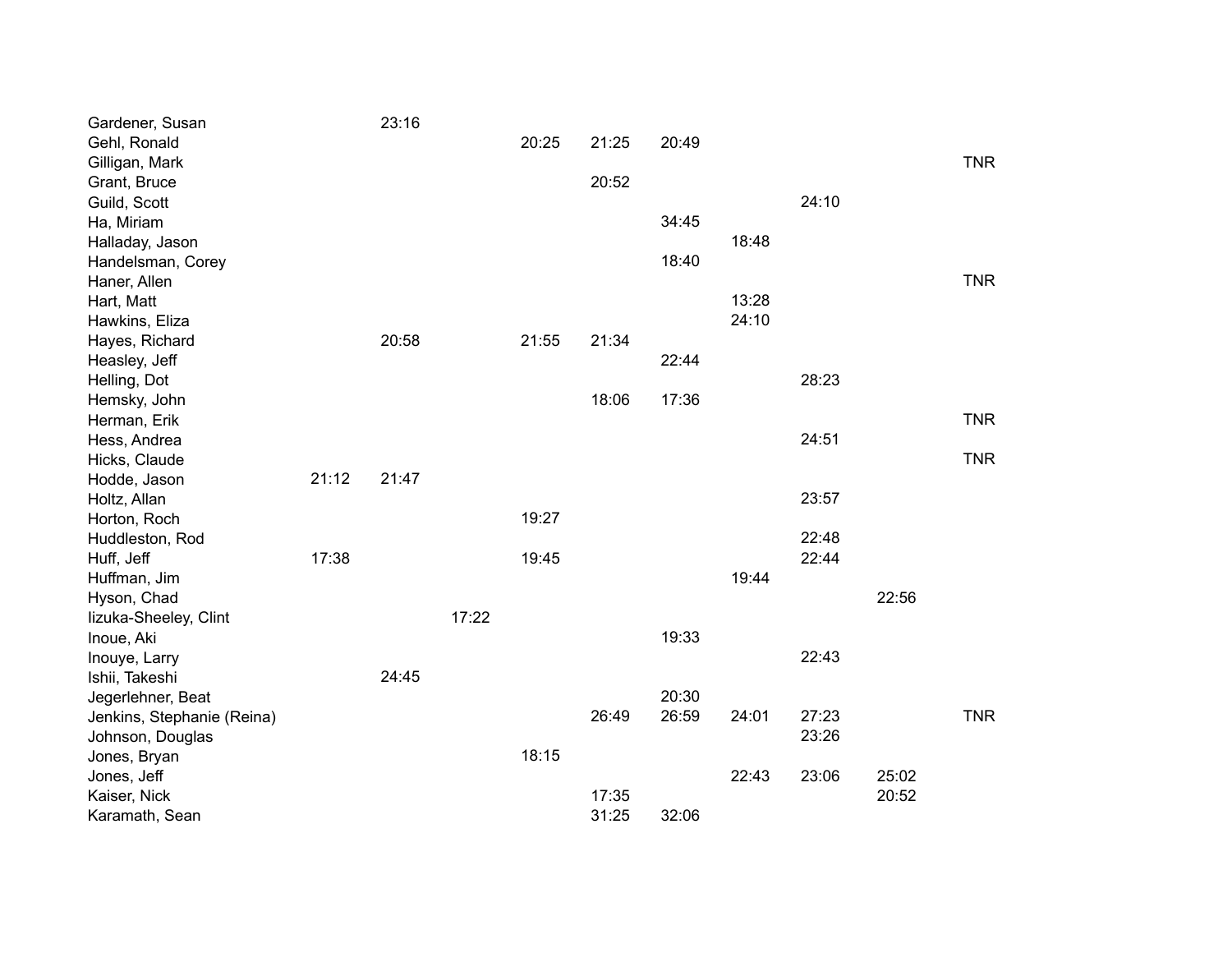| Khajavi, Jamshid          |        |        |       |       |       |       |          |       |       | <b>TNR</b> |
|---------------------------|--------|--------|-------|-------|-------|-------|----------|-------|-------|------------|
| Koppenheffer, William     |        |        |       | 22:53 |       |       |          |       |       |            |
| Koyama, Shoko             |        | 24:50  | 23:36 |       |       |       |          |       |       |            |
| Lahoe, Rob                |        |        |       |       |       |       |          | 22:40 | 21:48 |            |
| Landeza, Johnny           |        |        |       |       |       |       |          |       |       | <b>TNR</b> |
| Landon, Rachel            |        |        |       |       | 26:50 |       |          |       |       |            |
| Lang, Kathie              |        |        |       |       | 29:10 |       |          |       |       |            |
| Lawlor, Kevin             |        |        |       |       |       | 23:50 | 22:52    |       |       |            |
| LeRand, Filiesha          | 27:21  |        | 23:45 | 24:59 |       | 28:15 |          | 27:15 |       |            |
| Liao, Ted                 |        |        |       |       |       |       | 23:40    |       |       |            |
| Lindauer, Paul            |        |        | 28:21 |       |       |       |          |       |       |            |
| Loomis, Cheryl            | *24:59 | *22:50 |       | 20:51 | 22:00 |       |          |       | 27:27 |            |
| Loomis, Gil               |        |        |       | 21:17 |       |       |          |       |       |            |
| Loomis, Greg              |        |        |       |       |       |       | 19:53    |       |       |            |
| MacMillan, Frank          |        |        |       |       |       |       | 30:42    |       |       |            |
| Martin, Leonard           |        |        |       |       |       | 28:55 |          |       | 29:28 | <b>TNR</b> |
| Mason, Mike               |        |        |       |       |       |       | 15:53    |       |       |            |
| Mathieu, Stephane         |        |        |       |       | 21:52 |       |          |       |       |            |
| Matthews, Jeff            |        |        |       |       | 28:53 |       |          |       |       |            |
| McAllaster, Robert        |        |        | 23:48 | 22:52 | 23:53 | 24:22 |          |       |       |            |
| McCafferty, Heather       |        |        |       |       |       |       |          |       |       | <b>TNR</b> |
| McColl, Philip            |        |        |       |       |       |       |          | 27:15 | 26:50 | <b>TNR</b> |
| McFadden, Linda           |        | 25:03  |       |       |       |       |          |       |       |            |
| McGrath, Laurie           |        |        |       |       |       | 20:49 |          |       |       |            |
| McIntosh, Sarah           |        |        |       |       |       |       |          |       | 25:44 |            |
| Meltzer, Karl             |        |        |       |       |       |       | $12:37*$ |       |       |            |
| Meneray, Jennifer-Anne    |        |        |       |       |       |       |          |       | 31:07 | <b>TNR</b> |
| Michal, Ken               |        |        |       |       |       |       | 18:27    |       |       | <b>TNR</b> |
| Michel, Roger             |        |        |       |       |       |       | 21:03    |       |       |            |
| Moden, Don                |        |        |       |       |       |       |          | 23:07 |       |            |
| Moon, Keith<br>Moore, Cat |        |        |       |       | 27:44 | 25:04 |          | 27:28 |       |            |
| Moran, Maureen            |        |        |       |       |       | 27:54 |          |       |       |            |
| Moyer, Jason              |        |        |       | 15:31 |       | 15:49 |          |       |       |            |
| Muench, Michael           |        |        |       |       |       | 22:36 |          | 23:52 |       |            |
| Murphy, Bob               | 24:01  | 23:30  |       |       |       |       | 23:18    | 22:41 |       |            |
|                           |        |        |       |       |       |       |          |       |       |            |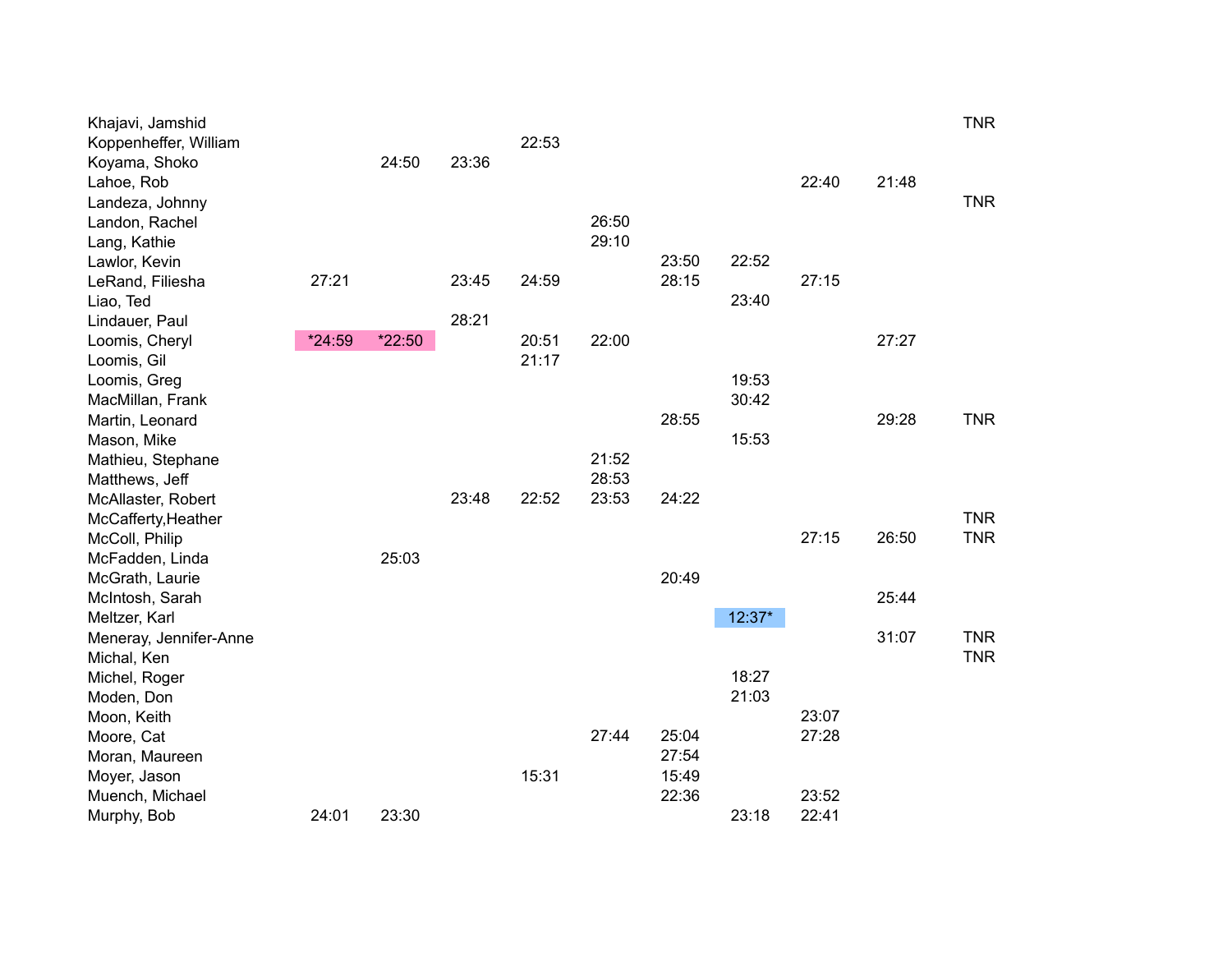| Neckar, Tim<br>Nelson, Harvey<br>Nguyen, Mylinh |          |       |       | 34:14 |       | 19:15<br>35:38<br>30:16 |       |       |       |            |
|-------------------------------------------------|----------|-------|-------|-------|-------|-------------------------|-------|-------|-------|------------|
| Nguyen, Yen                                     |          |       | 26:21 |       |       |                         |       |       |       |            |
| Nohara, Nolan                                   |          |       |       |       |       |                         |       | 22:13 |       |            |
| Osheroff, Alex                                  |          |       |       |       |       |                         | 23:15 | 24:06 |       |            |
| Osheroff, Bill                                  |          |       |       |       | 25:55 | 24:27                   | 23:16 | 24:06 | 28:02 | <b>TNR</b> |
| Palmer, Mike                                    |          | 25:03 |       |       |       |                         |       |       |       |            |
| Papadopoulus, Alex                              |          |       |       |       | 19:22 | 26:36                   |       |       |       |            |
| Parell, Jim                                     |          |       |       |       |       | 23:48                   |       |       |       |            |
| Perry, Lyman                                    | $*17:12$ | 21:25 |       |       |       |                         |       |       |       |            |
| Pham, Chau                                      |          |       |       |       |       | 30:16                   |       |       |       |            |
| Pierce, Phil                                    |          |       |       |       | 23:02 |                         |       |       |       |            |
| Polischuk, Larissa                              |          |       |       |       |       |                         |       |       |       | <b>TNR</b> |
| Price, John                                     |          |       |       |       |       |                         | 23:10 |       |       |            |
| Price, Sean                                     |          |       |       |       |       |                         |       |       | 23:06 |            |
| Quesada, Santos Tina                            |          |       |       |       |       |                         |       |       | 29:53 |            |
| Ramaekers, Larry                                |          |       |       | 23:48 | 23:02 |                         |       |       |       |            |
| Redford, Kevin                                  |          |       |       |       |       |                         |       |       |       | <b>TNR</b> |
| Richmond, Kimberly                              |          |       |       |       |       |                         | 30:20 | 24:10 |       |            |
| Ridlon, Cheryl                                  |          |       |       |       |       |                         |       |       | 27:45 |            |
| Rigsby, Cliff                                   |          |       |       |       | 24:32 |                         |       |       |       |            |
| Ringstead, Curtis                               |          |       |       | 18:01 |       |                         |       |       |       |            |
| Robinson, Peyton                                |          | 23:52 |       |       |       |                         |       |       |       |            |
| Rogers, Jeffrey                                 |          |       |       |       |       |                         |       | 20:00 |       |            |
| Roninger, Jerry                                 |          |       |       |       |       |                         | 22:40 |       |       |            |
| Rouse, Mike                                     |          |       |       |       | 26:02 | 27:29                   |       |       |       |            |
| Rus, Dan                                        |          |       | 22:16 |       |       |                         |       |       |       |            |
| Sakai, Naomi                                    |          |       | 22:15 |       |       |                         |       |       |       |            |
| Sayyari, Terry                                  |          |       |       | 22:07 | 23:02 |                         |       |       |       |            |
| Schmidt, Jeff                                   |          |       |       |       |       |                         | 24:37 |       |       |            |
| Schmidt, Paul                                   | 23:42    | 21:42 |       | 23:05 |       |                         |       |       |       |            |
| Sefcik, Darren                                  |          |       |       |       |       |                         | 22:48 |       |       |            |
| Sessions, Matthew                               |          | 24:01 |       |       |       |                         |       |       |       |            |
| Seto, Ryan                                      |          |       |       |       |       |                         |       | 23:26 | 23:37 |            |
| Shelton, Jenn                                   |          |       |       |       | 22:20 |                         |       |       |       |            |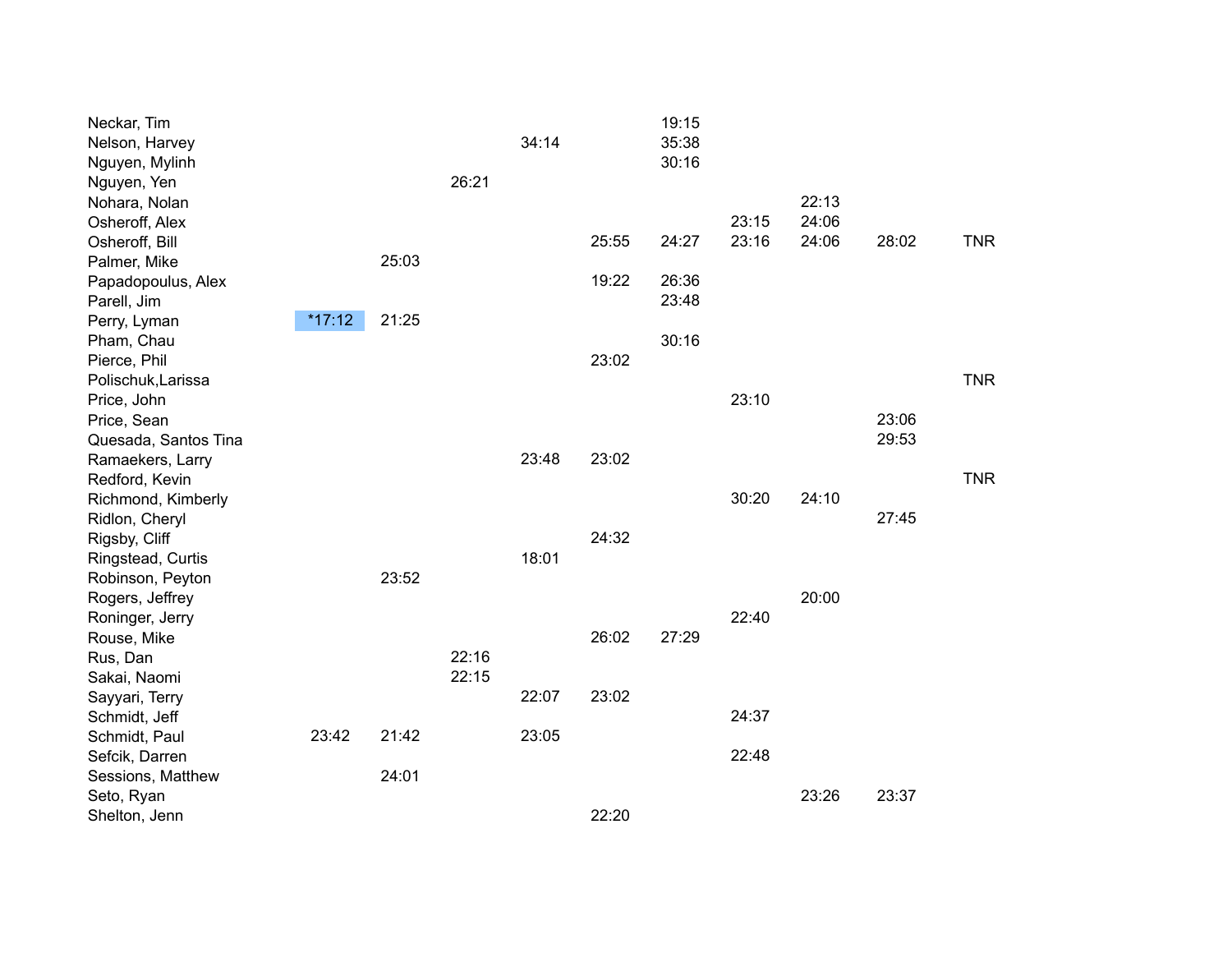| Shoeck, Mathias        |       |        |       |       | 21:45 |       |       |       |       |            |
|------------------------|-------|--------|-------|-------|-------|-------|-------|-------|-------|------------|
| Shults, Benita         |       |        | 25:18 |       |       |       |       |       |       |            |
| Shy, Lizbeth           |       |        |       |       |       |       |       |       | 31:10 | <b>TNR</b> |
| Sibley, Paul           |       |        | 20:38 |       | 25:55 |       |       | 21:29 | 21:33 |            |
| Sieminowski, Tammy     |       |        |       |       |       |       |       |       |       | <b>TNR</b> |
| Sitler, Robert         |       | 34:53  |       |       |       | 34:14 |       |       |       |            |
| Smith, Mike            |       |        |       |       | 24:32 | 22:58 | 22:45 |       | 24:06 |            |
| Smith-Batchen, Lisa    |       | 34:53  |       |       |       |       |       |       |       |            |
| Snow, Justin           |       |        |       |       | 16:10 |       |       |       |       |            |
| Spofford, Wave         |       |        |       |       |       |       | 25:58 |       |       |            |
| Stevens, Matt          |       |        | 17:54 |       |       |       |       |       |       |            |
| Stewart, Willie        |       |        |       |       | 22:34 |       |       |       |       |            |
| Stolen, Ernest         |       |        |       |       |       |       |       | 28:05 |       |            |
| Sweeney, Mike          |       |        |       |       | 19:15 | 17:38 |       |       |       |            |
| Sybrowsky, Brandon     |       | *13:50 |       |       | 15:43 |       |       |       |       |            |
| Tauber, A.J.           |       |        |       |       |       |       |       |       |       | <b>TNR</b> |
| Tay, Ernest            |       |        |       |       |       |       |       | 22:25 |       |            |
| Terry, David           |       |        |       | 16:31 |       |       |       |       |       |            |
| Turner, John           |       |        |       | 23:15 |       |       |       |       |       | <b>TNR</b> |
| Ure, Tina              |       |        |       | 20:08 |       |       |       |       |       |            |
| Urquhart, Bruce        |       |        |       |       |       |       |       |       | 26:00 |            |
| Van Deren, Diane       |       |        |       | 20:52 |       |       |       |       |       |            |
| Van Green, Rob         |       |        |       |       |       |       |       |       | 24:31 |            |
| Vasarhelhi, Charlotte  |       |        |       |       |       | 23:31 |       |       |       |            |
| Velazco, Andy          |       |        |       |       |       |       |       | 30:18 |       |            |
| Vierra, Bozo           |       |        |       |       |       |       | 24:26 | 26:12 | 29:01 |            |
| Vlcek, Rex             |       |        | 27:26 | 29:36 |       |       | 24:22 |       |       | <b>TNR</b> |
| Walz, Bill             |       |        | 17:23 | 20:06 |       | 18:27 | 20:13 |       |       |            |
| Watts, Matthew         |       |        |       |       |       |       | 24:38 |       |       |            |
| Webb, William (Devon)  |       | 25:38  |       |       |       |       |       | 31:05 |       |            |
| Weisshaar, Hans-Dieter | 21:30 | 33:54  |       |       | 24:29 |       |       |       |       |            |
| Welze, Miles           |       |        | 15:17 | 21:55 |       | 17:36 | 20:13 |       |       |            |
| Wilmoth, Ron           |       |        |       |       |       |       |       | 30:24 |       |            |
| Wilson, Brian          |       |        |       |       | 23:53 |       | 17:45 |       |       |            |
| Wilson, Daniel         |       |        |       |       |       |       |       |       | 23:55 |            |
| Wirtl, Karl            |       |        |       |       |       | 34:45 | 33:35 |       | 35:28 |            |